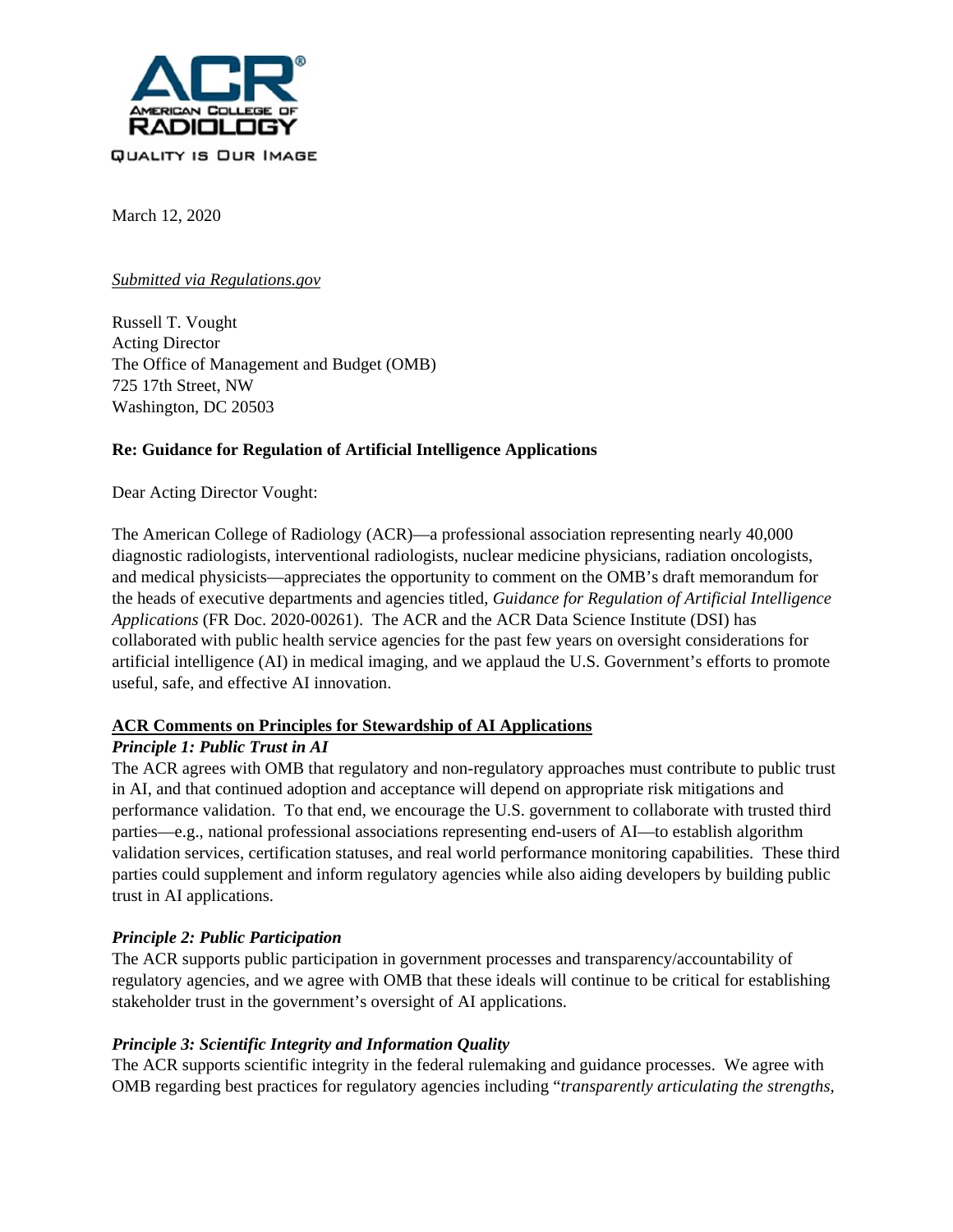*weaknesses, intended optimizations or outcomes, bias mitigations, and appropriate uses of the regulated AI applications.*" "Risks and risk mitigations" should also be added to this list.

# *Principle 4: Risk Assessment and Management*

The ACR agrees with the OMB's general statement that oversight "*approaches to AI should be based on a consistent application of risk assessment and risk management across various agencies and various technologies*;" however, it is important to consider sector- or agency-specific jurisdictional differences and gaps in oversight. For example, in healthcare, only those AI applications that meet the statutory definition of a "medical device" per Section 201(h) of the Food, Drug, and Cosmetic Act are subject to regulation by the U.S. Food and Drug Administration (FDA), while certain types of AI-enabled electronic health record (EHR) technologies and clinical decision support functionalities may be excluded from the medical device definition pursuant to Section 520(o).

In cases where regulatory agencies do not have jurisdiction, voluntary participation in trusted third party validation and certification services could potentially stand in for regulatory oversight. In other cases where AI applications are subject to FDA oversight (or oversight by some other regulatory agency), third party validation/certification or monitoring services could help mitigate or manage risk, and thus supplement the capabilities and alleviate the burdens of pre-market approval/clearance/authorization.

# *Principle 5: Benefits and Costs*

The draft memorandum notes that federal agencies should consider various benefits, costs, and distributional effects before considering regulations for AI applications, and indeed the same principle could be applied to the development of specific AI applications. A major component of the government's regulatory considerations related to AI should include the utility of the AI applications for the intended end-user communities. For example, the ACR DSI has worked with the radiologist community and other stakeholders to define publicly accessible imaging AI use cases for algorithm developers to create marketable solutions of high value to radiologist end-users. The U.S. Government should consider this program and strive to support similar collaborations across healthcare and in other sectors.

To that end, federal agencies should partner with national professional associations representing end-users to determine AI use cases and identify standards and implementation specifications that would enable the development and adoption of in-demand AI innovations. This collaborative approach would ensure that edge cases are not missed, appropriate considerations are made to ensure all relevant data elements are factored, and that regulatory agencies' resources are focused on enabling AI innovations most likely to be adopted and implemented in the real world.

# *Principle 6: Flexibility*

The ACR supports the concept of regulatory agencies implementing performance-based and flexible approaches that can adapt to rapid changes and updates to AI applications while also protecting health and safety. However, such flexibility must not come at the expense of transparency, accountability, public participation in rulemakings and other policy-setting initiatives, or any of the other principles described in OMB's draft memorandum.

# *Principle 7: Fairness and Non-Discrimination*

The ACR agrees that limited training data can introduce unintended bias and decrease the performance of AI models, and we believe it is essential for regulatory agencies to ensure that algorithms intended for a variety of sites, populations, and/or input technologies are trained and/or optimized using appropriately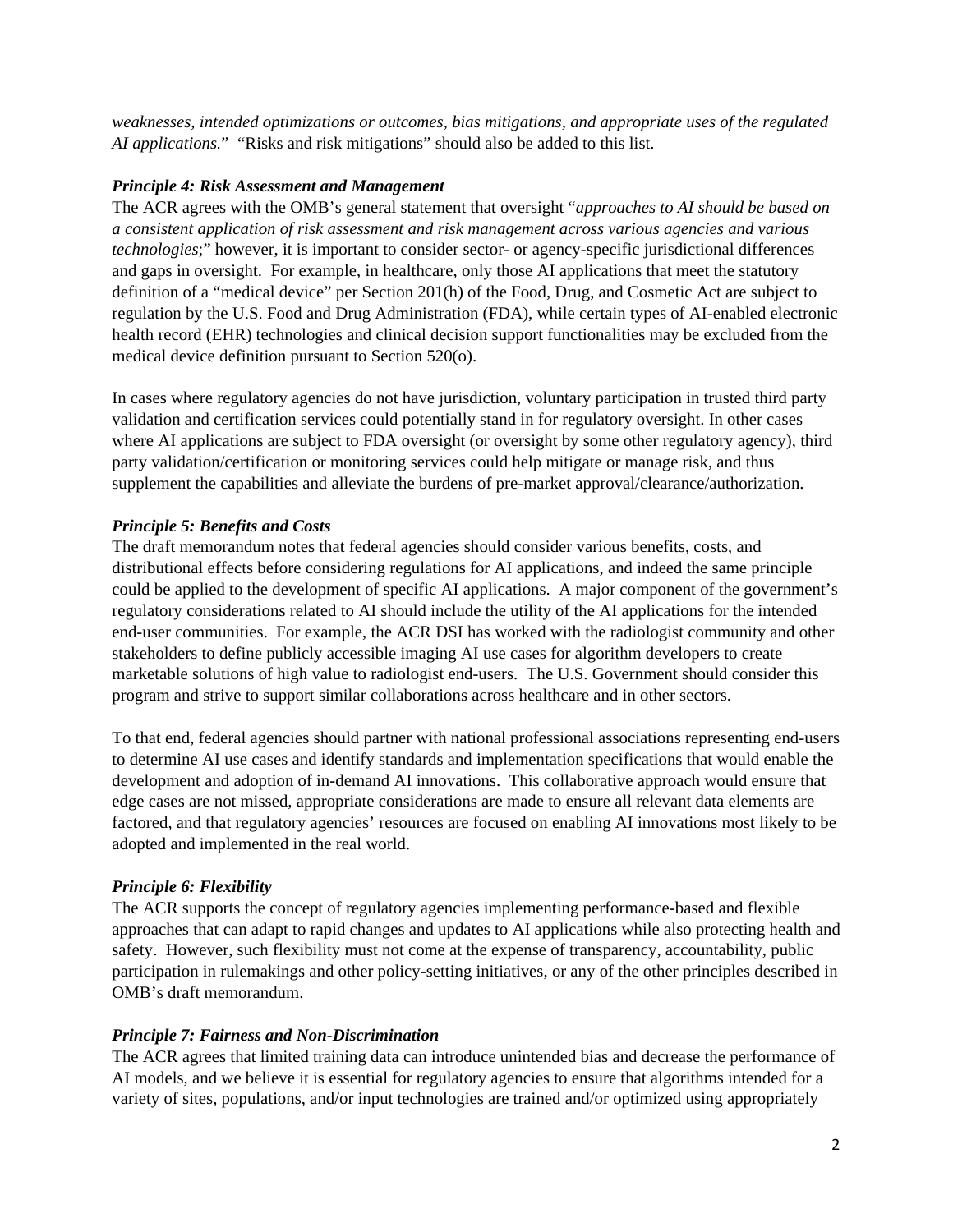diverse datasets to ensure model generalizability. It is also important for AI algorithms to be rigorously validated by trusted third parties using validation datasets that are not subsets of the training data. As AI models can evolve in unexpected ways even if developed using robustly diverse datasets, it is also important to monitor AI implementations to ensure that as additional populations of data are introduced, performance is not adversely affected.

### *Principle 8: Disclosure and Transparency*

Principle 8, *Disclosure and Transparency*, should also be applied to premarket review of AI applications. For instance, premarket regulatory approaches should ensure a high level of data traceability and visibility into training data to document the origins and processing of any data used in AI model development. Without a formal documentation process, it may be impossible to reproduce models built from large and unstructured datasets, or to correct future issues by augmenting the data. Moreover, a lack of documentation would hamper regulatory agency oversight and retrospective investigations of AI output errors.

# *Principle 9: Safety and Security*

The ACR strong supports Principle 9, *Safety and Security*, as stated in the draft memorandum. Patient and public safety should be the foremost consideration for AI applications used in healthcare settings. We agree with OMB that regulatory agencies should also consider and anticipate potential cybersecurity risks of AI deployed in the clinical setting, and should work closely with developers to ensure appropriate controls and mitigations are made available to end-users.

# *Principle 10: Interagency Coordination*

The OMB should ensure that interagency coordination is appropriately transparent to public stakeholders, including AI developers and end-users.

# **ACR Comments on Non-Regulatory Approaches to AI**

In addition to the examples described in the draft memorandum of sector-specific policy guidance/frameworks, pilot programs, and voluntary consensus standards, the ACR recommends that federal agencies collaborate with trusted third party organizations to define AI use cases and establish validation/certification and real world performance monitoring capabilities. The example of the ACR DSI program could be followed by other healthcare professional societies and associations representing end-users of AI applications in other sectors.

# **ACR Comments on Reducing Barriers to the Deployment and Use of AI**

### *Access to Federal Data and Models for AI R&D*

The ACR agrees with the example of federal government agencies appropriately releasing datasets and models for AI R&D. However, in certain sectors and domains, the most efficient, cost effective, and secure practice may be to move the AI models for R&D purposes to the data, allowing for optimal access to health information while addressing various privacy/security risks. To that end, the ACR DSI has been working to create a standard interface for moving imaging-related models to data that is locally managed by healthcare institutions. This level of access and security would improve algorithm performance, alleviate researchers/developers' financial burden of purchasing and processing data, and ultimately help mitigate certain privacy/security risks.